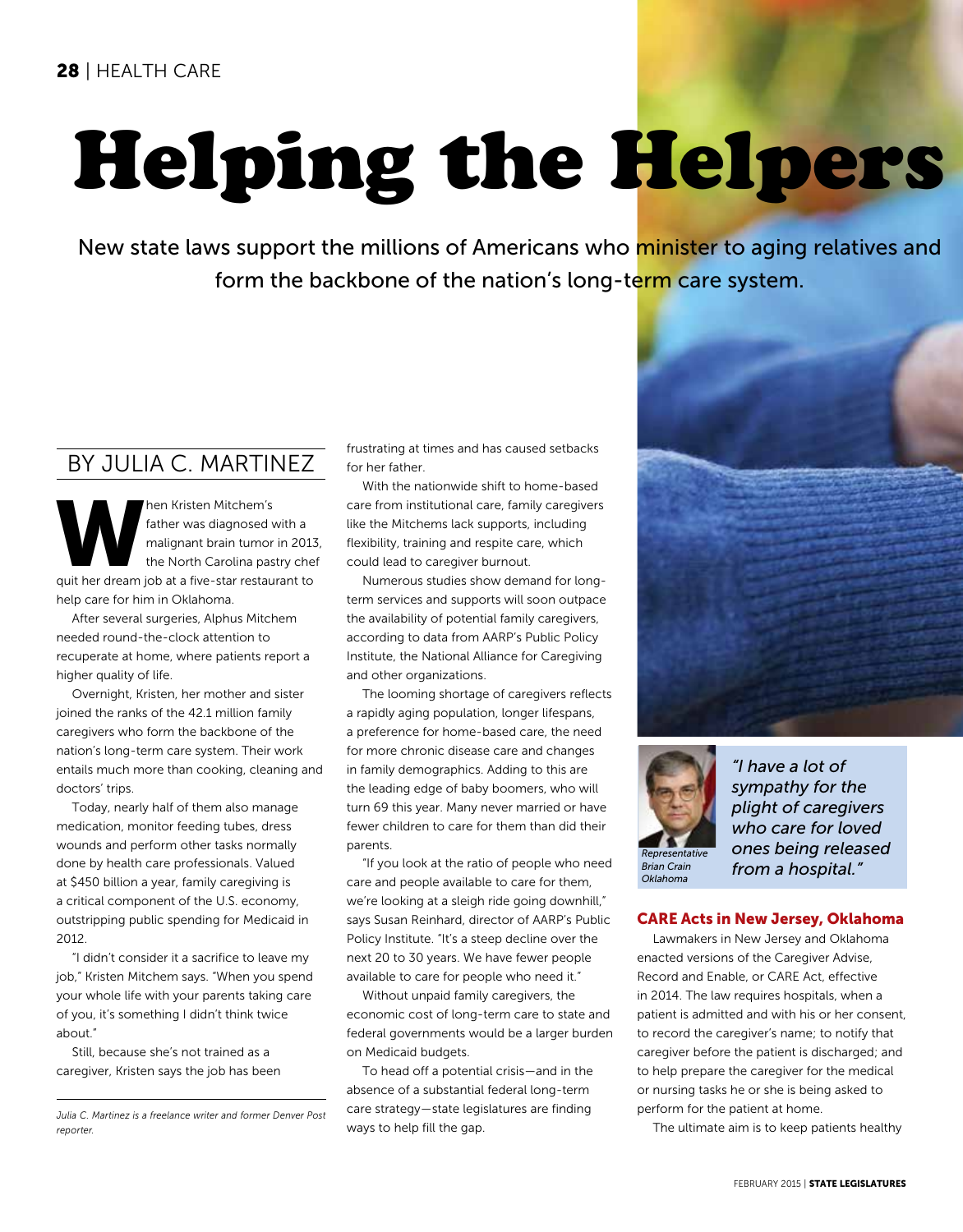# HEALTH CARE | 29

disposal. Somebody needs to help them out … so they can help our elderly be healthy and live to their full potential."

Both lawmakers say their states will benefit from fewer hospital readmissions.

### Hospitals' Response

Initially, hospitals in both states had concerns they would be held legally liable if caregivers did not provide proper care and believed the legislation was an unnecessary mandate. New Jersey's association also had concerns that the bill's original provisions

discharge.

could delay a patient's



*Senator Joseph Vitale New Jersey*

"We didn't support it because we felt we were doing this already," says Lynne White, spokeswoman for the Oklahoma Hospital Association. But "at the end of the day, we withdrew our opposition," she

says. "If we can go the extra step to make our services more patient friendly, that's what we want to do."

New Jersey's hospital association said it took a neutral position after working closely with AARP and the bill sponsors. "It was a very collaborative and productive discussion and we ultimately came up with final language that was beneficial to the patient and that all sides were happy with," says Kerry McKean Kelly, spokeswoman for the association.

Crain and Prieto indicated that hospitals in their states took a softer tone after realizing that the legislation could reduce readmissions and associated penalties. "That was certainly a conversation and selling point we had with the hospital association," Crain says.

In Hawaii, however, lawmakers sponsoring a CARE Act bill were blocked by the Healthcare Association of Hawaii, which took issue with the bill's basic premise. "AARP wants hospitals to train unqualified people to perform complex clinical, medical and nursing tasks," says George Greene, president and CEO of the association. "It makes no sense to force hospitals to do this, and it is not safe for patients."

AARP disagrees. "We can't ignore the fact that right now, family caregivers are cleaning wounds, giving injections, managing complex



after discharge and to avoid costly readmissions. Nationally, one in five Medicare recipients who leaves a hospital is readmitted within the first 30 days, costing Medicare \$17.5 billion a year in additional hospital bills.

*Representative Harold Wright Oklahoma*

The Centers for Medicare and Medicaid Services started penalizing hospitals in 2012 with lower reimbursements for readmissions within a month of discharge as part of the federal government's effort to pay health care providers based on the quality of care they perform.

Oklahoma Senator Brian Crain (R), sponsor of the CARE Act, along with Representative Harold Wright (R), says the law was personal. Both his parents died of Alzheimer's disease within a decade of one another. His father cared for Crain's mother during her illness.



*"I see how difficult it is for caregivers. It is a learning process, and there are a lot of things they don't have at their disposal."*

 "Caregiving was hard on dad," Crain says. "From that standpoint, I have a lot of sympathy for the plight of caregivers who care for loved ones being released from a hospital."

Assembly Speaker Vincent Prieto (D), who sponsored New Jersey's more detailed CARE Act along with Senator Joseph Vitale (D), says he, too, understands the toll caregiving can take. His elderly mother-in-law lives in her own home and is being cared for by his wife.

"I see how difficult it is for caregivers," Prieto says. "It is a learning process, and there are a lot of things they don't have at their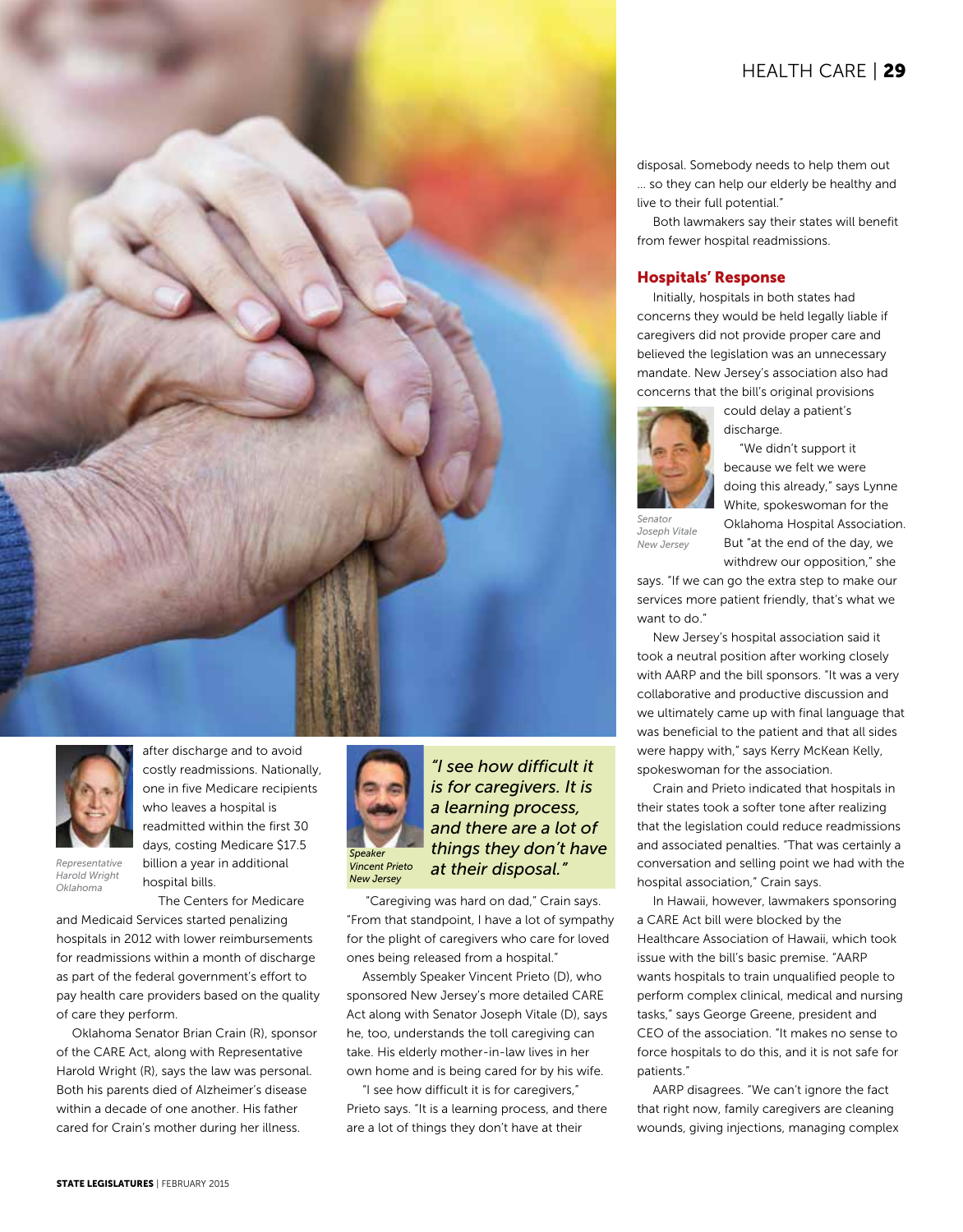# 30 | HEALTH CARE

### FAMILY CAREGIVER AWARDS

To recognize the state elected officials who were integral in creating legislation in 2014 to support family caregivers, AARP honored the following legislators and governors with "2014 Capitol Caregiver" awards.

Senator Hannah-Beth Jackson, California Assembly Speaker Toni Atkins, California Assemblywoman Cheryl Brown, California Governor Dannel Malloy, Connecticut Senator Terry B. Gerratana, Connecticut Representative Theresa W. Conroy, **Connecticut** 

Representative Jason Perillo, Connecticut Representative Valerie J. Longhurst, Delaware Senator Suzanne Chun Oakland, Hawaii Senator Rosalyn Baker, Hawaii Senator Vaneta Becker, Indiana Senator Ed Charbonneau, Indiana Representative Edward Clere, Indiana Senator Patricia Miller, Indiana Senator Robert Hogg, Iowa Representative Chip Baltimore, Iowa Senator Morgan McGarvey, Kentucky Senator Reginald Thomas, Kentucky Representative Joni L. Jenkins, Kentucky Representative Tommy Thompson, Kentucky Representative Robert A. Johnson, Louisiana Senator Gale D. Candaras, Massachusetts Representative Anne M. Gobi, Massachusetts Representative Christopher M. Markey, Massachusetts

Representative James O'Day, Massachusetts Senator Sandra L. Pappas, Minnesota Senator Kathy Sheran, Minnesota Representative Carly Melin, Minnesota Representative Dan Schoen, Minnesota Senator Terry C. Burton, Mississippi Senator Briggs Hopson, Mississippi Representative Mark Baker, Mississippi Representative Bobby Moak, Mississippi Senator Kate Bolz, Nebraska Senator Sue Crawford, Nebraska Senator Robert W. Singer, New Jersey Senator Joseph F. Vitale, New Jersey Assembly Speaker Vincent Prieto, New Jersey Assemblywoman Nancy F. Munoz, New Jersey Senator Michael Padilla, New Mexico Representative Tomás Salazar, New Mexico Governor John Kasich, Ohio Governor Mary Fallin, Oklahoma Senator Brian A. Crain, Oklahoma Representative Harold Wright, Oklahoma Senator Thomas Alexander, South Carolina Representative Rebecca Chavez-Houck, Utah Senator Brian Shiozawa, Utah Delegate Barbara Evans Fleischauer, West Virginia

medications and much more," says Elaine Ryan, vice president for state advocacy and strategy at AARP.

The hospital group was also concerned that a CARE Act could cost Hawaii's public hospitals millions of dollars in additional staff and liability protection.

Nonetheless, Hawaii Senator Suzanne Chun Oakland (D), the Senate sponsor, says she is not giving up on the bill, particularly since the average Hawaii resident lives so long—the average lifespan is 81 years on the islands, compared to the U.S. average of 78 years.

### Caregivers Unprepared

Oklahoma's CARE Act came too late for Kristen, her mother Cheryl and her sister Deidra, who learned through trial and error the complex tasks involving medication management, feeding tubes, wound care and other tasks normally performed by trained health care professionals. "They never showed me anything. We have learned to care for my husband by watching the health providers," Cheryl Mitchem says.

Weeks after 72-year-old Alphus Mitchem was discharged from the hospital the first time, Cheryl says her husband was rushed back with seizures because she and her daughters weren't aware of certain medicines he should have been taking. Since then, she says, at least one other return trip also was triggered by a lack of instruction.

The Mitchems' story illustrates the plight of millions of family caregivers nationwide: Some 46 percent face difficult medical and nursing tasks for which they are unprepared, says Kathy Kelly, CEO of the Family Caregiver Alliance, a national research and advocacy organization.

Family caregiving can also take a personal and financial toll. Many caregivers lose earnings, pensions and Social Security benefits and spend down their savings.

"There are many people who put their



*Hawaii* 

*"If we do not make this a top priority, there will be a Senator crisis."*

personal and financial lives on hold to care for a loved one," Kelly says. "You're providing care for a person who needs it but impoverishing someone else in the process." Those who earn less than \$40,000 are at greatest financial risk, she says.

Family caregivers learn quickly that most employer-provided health insurance does not cover long-term care. Neither does Medicare, which helps pay up to 100 days in a skilled nursing facility under certain conditions or part-time home health care. To get Medicaid long-term care coverage, a person must meet specific income and asset criteria that vary from state to state.

### Other States Consider CARE Act

Illinois and Kansas are among about a dozen states considering CARE Act legislation. Elsewhere, legislatures in Delaware,

Hawaii, Mississippi and New Mexico formed committees last year to study how their states support family caregivers and how they can help more, while a dozen state legislatures passed a variety of related initiatives. Among them was Rhode Island, which expanded the state's disability insurance program to cover family leave, similar to laws that have been adopted in California, Minnesota and New Jersey in previous years.

In rural and underserved areas, where doctors are often scarce, lawmakers have supported family caregivers by passing legislation that expands nurses' roles. In some of the states, including Kentucky, the laws expand nurse practitioners' scope of practice, enabling them to prescribe certain medications without a collaborative agreement with a doctor. Other states, like West Virginia, now allow nurses to delegate tasks to caregivers.

In Alabama, a state coalition worked to expand its respite care for family caregivers. California, Massachusetts, Mississippi and Wyoming passed laws to protect the interests of vulnerable, incapacitated adults who need guardians.